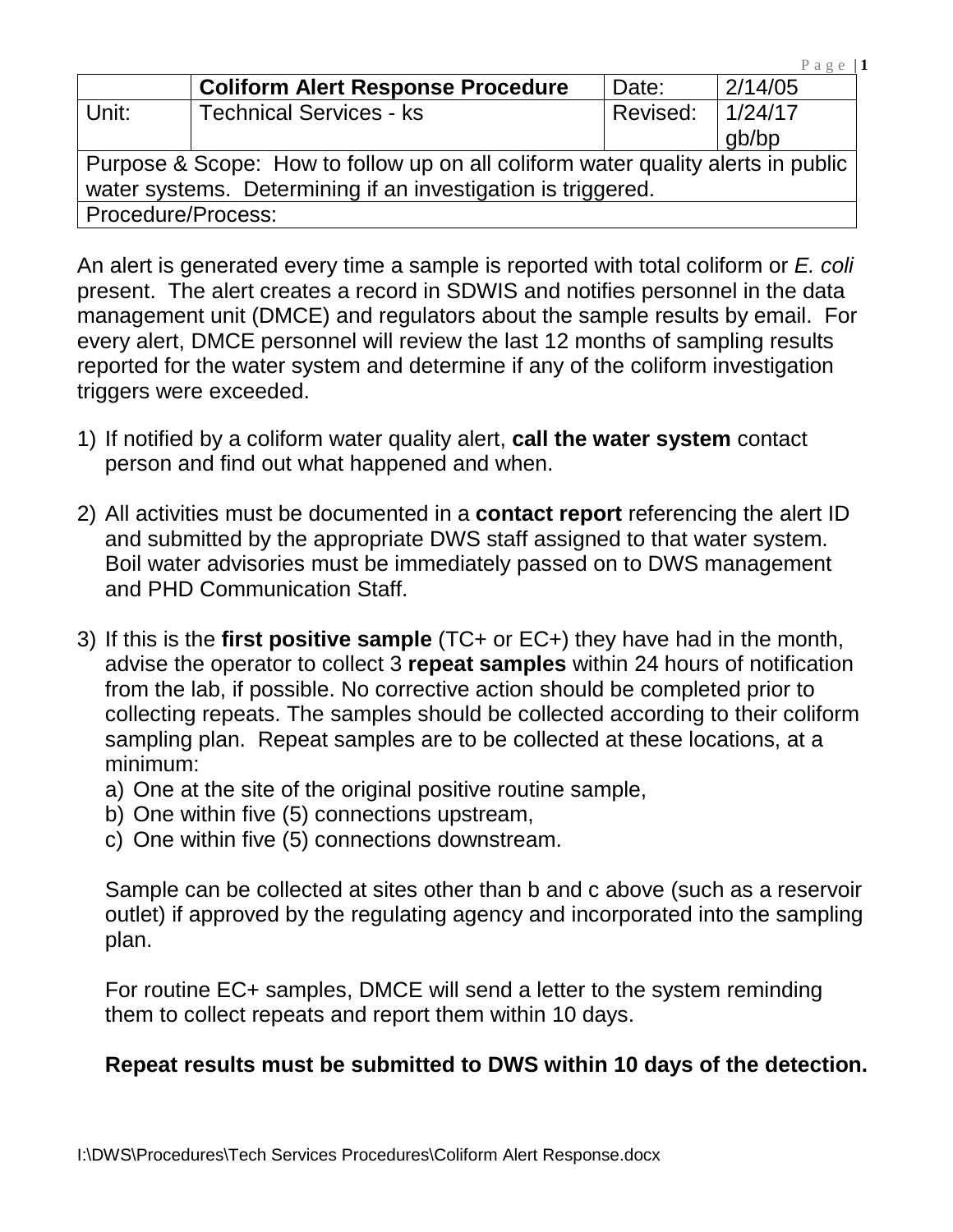4) Unless using a groundwater source with 4-log disinfection (see screenshot below) or surface water sources, a **triggered sample** must also be collected from each source used on the day of the positive sample. This applies to a system on a groundwater source with either no treatment or residual maintenance only. Remind operator to mark the sample "triggered".

|                                    | <b>Treatment</b>     |                                |                            |  |  |
|------------------------------------|----------------------|--------------------------------|----------------------------|--|--|
| <b>State ID</b>                    | <b>Facility Name</b> | <b>Treatment Process</b>       | <b>Treatment Objective</b> |  |  |
| WTP-A                              | TP FOR OLIVER SPRING | HYPOCHLORINATION, POST-        | <b>DISINFECTION</b>        |  |  |
| WTP-A                              | TP FOR OLIVER SPRING | GWR 4-LOG VIRUS COMPLIANCE MON | <b>DISINFECTION</b>        |  |  |
| <b>Consumer Confidence Reports</b> |                      |                                |                            |  |  |

- a) If a GW source was not active at the time the TC positive routine was collected, notify DMCE as to which GW source(s) were not active and when, as soon as possible (via email to: compliance.dw@state.or.us).
- b) See Combined or Representative GW Source Samples procedure if the system wants to collect source samples at limited or alternate locations.
- 5) For an initial EC+ routine sample, if all the required repeats are not reported within 10 days, DMCE will notify the Regulating Agency (county, Department of Agriculture, or Technical Staff oversight contact) that an E. coli MCL violation has occurred (see #8).
- 6) Assess if any of the following apply. DMCE will also assess. Level 1 investigation triggers:
	- Having two or more total coliform-positive samples in the same month at water systems where fewer than 40 samples per month are collected; or
	- Exceeding 5.0% total coliform-positive samples for the month at water systems where 40 or more samples per month are collected; or
	- Failing to collect every required repeat sample after any single total coliform-positive sample.

Level 2 investigation triggers:

- Exceeding the MCL for E. coli (either EC+ repeat following a TC+ routine, TC+ repeat following a EC+ routine, or all repeats not collected following a EC+ routine – see #8(a) for immediate boil advisory); or
- A second Level 1 trigger within a rolling 12-month period (unless the Authority has determined a likely cause for the total coliform-positive samples that triggered the first Level 1 investigation and established that the water supplier corrected the problem).

7) If a Level 1 investigation is triggered:

I:\DWS\Procedures\Tech Services Procedures\Coliform Alert Response.docx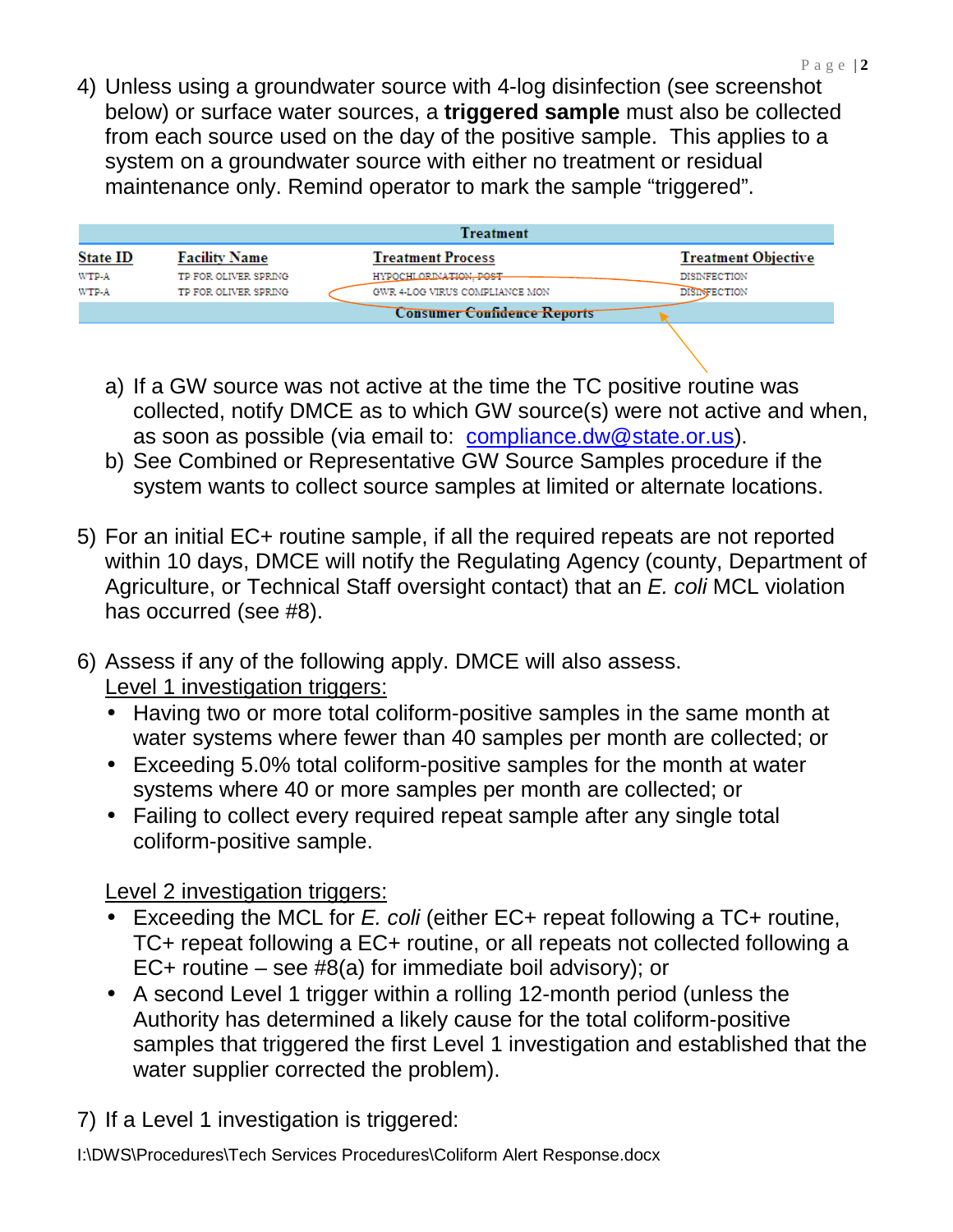- a) A letter and form are automatically generated and sent to the water system contact person.
- b) The Regulating Agency should contact the system operator, discuss if anything unusual is happening, and review investigation procedures. The coliform investigation must be conducted at the water system site by water system personnel.
- c) See Coliform Investigation Procedure
- 8) If a Level 2 investigation is triggered:
	- a) If triggered by an E. coli MCL, a **boil water advisory** and public notice using mandatory language is required within 24 hours, delivered in a manner approved by the Regulating Agency. This is an MCL (10 point) violation.
	- b) A Level 2 investigation must be scheduled as soon as possible and conducted by the Regulating Agency on-site within 30 days.
	- c) If there is a time lag to when the Investigation can be scheduled, suggest that the operator conduct their own Level 1 investigation. If defects are found and corrected, and coliform is absent, the Regulating Agency could evaluate whether to lift the boil advisory prior to conducting the Level 2 investigation.
	- d) See Coliform Investigation procedure.
- 9) If a **non-community water system** is only required to sample quarterly and they get any positive coliform sample, they need to collect 3 routine samples the following month.
- 10) If a **non-community water system** is only required to sample quarterly and a Level 2 investigation is triggered, or two Level 1 investigations in a 12-month period, the system **must begin sampling monthly**. They can return to quarterly sampling only if they meet the requirements of OAR 0036(6)(b)(D).
- 11) If a system has had 3 or more coliform investigations triggered within a rolling 12-month period, or 4 or more coliform investigations triggered within a rolling 2-year period, then the system must install chlorination for **residual maintenance** within 6 months, or on a schedule agreed upon by the Regulating Agency. Note: coliform investigations triggered by failure to collect repeats do not count in this determination.
- 12) **Triggered or Assessment Sample Results** (GW Systems).
	- a) If a GW source sample is  $E$ . coli positive, the system must take 5 additional confirmation source samples from the positive source within 24 hours. If any one of these 5 confirmation samples is E. coli positive, the GW system will

I:\DWS\Procedures\Tech Services Procedures\Coliform Alert Response.docx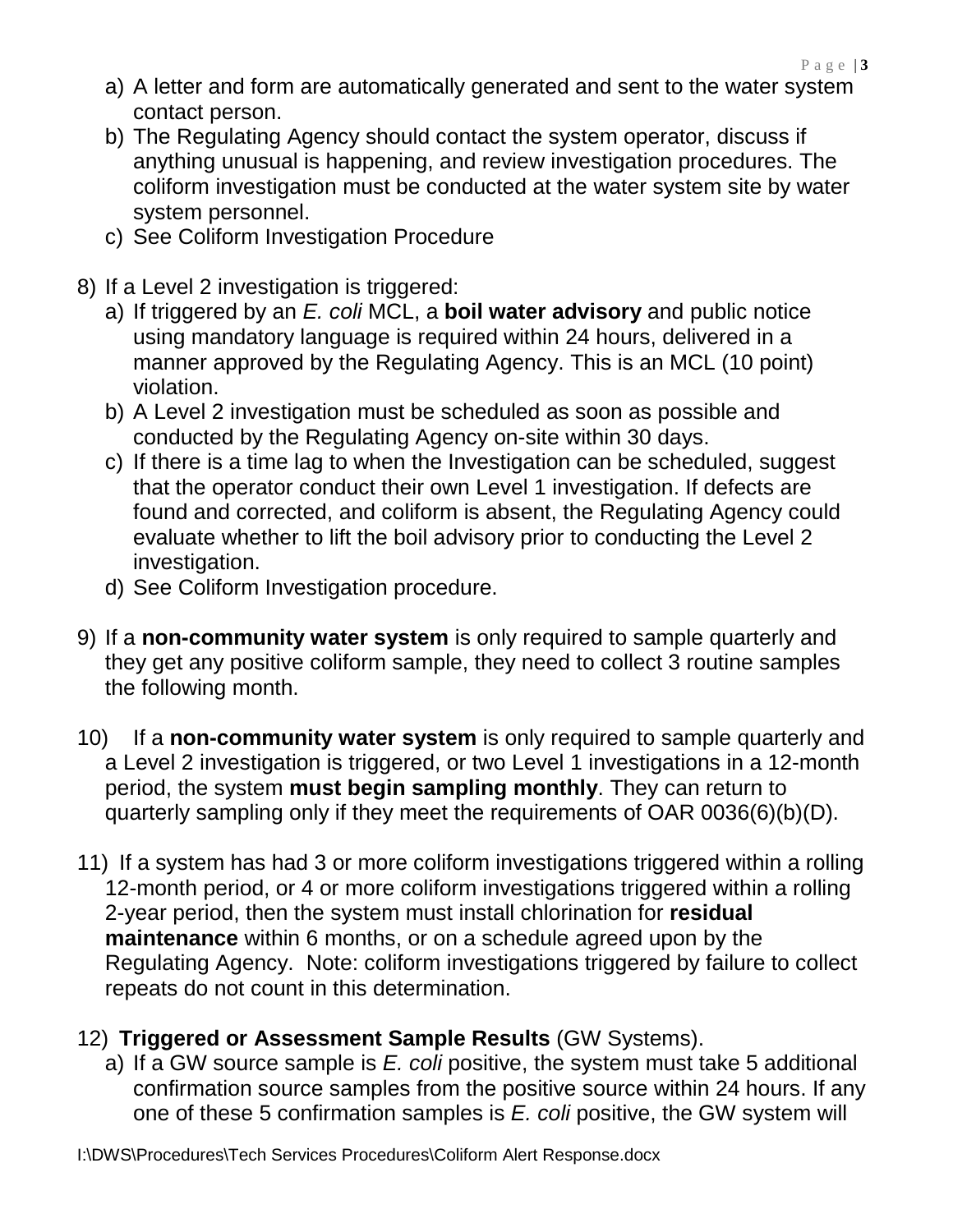be required to issue a Tier I boil water advisory unless it can achieve disinfection equivalent to 4-log inactivation of viruses (a CT of 6). See Source EC+ and Corrective Action procedure. A letter will be automatically generated and sent to the water system outlining next steps.

- b) If all five confirmation source samples are not received within 10 days of the initial coliform positive, a one-point violation will be issued for the failure to collect and report all five confirmation source samples.
- c) If some but not all samples were received, DMCE will review with the Reg Agency to decide if the follow up letter should be sent out. The Reg Agency will decide whether the water system must issue a Boil Water advisory to all customers immediately. Factors that should be considered are:
	- i. How many of the confirmation source samples were received.
	- ii. Any distribution sample results and chlorine residual levels at the time of the E. coli positive sample. Also consider location in the system of any distribution results.
	- iii. Extent of disinfection (CT to first user).
	- iv. The susceptibility of the groundwater source, based on source construction and sensitivity of the aquifer.
- d) If a GW source sample is total coliform positive only  $(E. \text{ coli } absent)$ , no immediate action is required. Future total coliform positive GW source samples will be tracked, and if there is a pattern or series, additional measures may be required, such as increasing the frequency of source assessment monitoring from annual to monthly if the system is applying a disinfectant.
- 13) If there is only one total coliform or E. coli result in the distribution system and all repeats are negative, but the triggered source sample is EC+, a boil water advisory should be considered (not an explicit requirement in the rules). Consider water quality history, extent of disinfection, and general condition of the water system. Decisions to issue a boil water notice must be made in coordination with a DWS manager or lead worker.
- 14) If the water system operator notifies the State DWS regarding a partner system with a positive sample, refer them to the appropriate agency contact, or route the initial contact report to the Regulating Agency. Please see the Phone Duty Acute Alert Procedure in the Program-wide procedures directory outlining the DWS Phone Duty responsibilities for E. coli positive samples.
- 15) In order to lift a boil water advisory, all defects found must be corrected, and samples must show an absence of coliform bacteria. Consider the system size and circumstances when evaluating an adequate number of samples to collect.